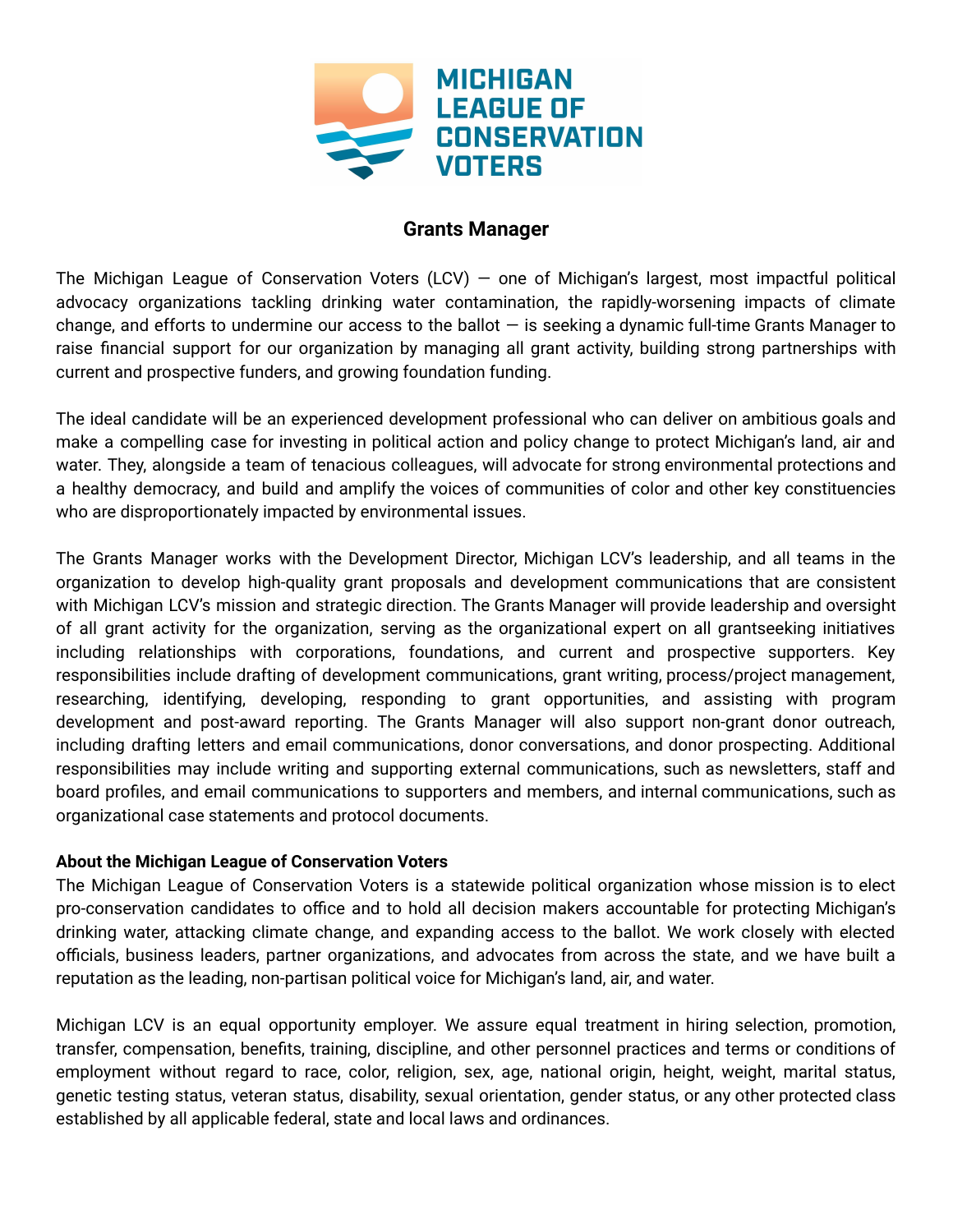## **Job Responsibilities**

This position reports to the Development Director, is ideally based in Southeast Michigan or the Grand Rapids metro area, and is responsible for the following:

- Provide leadership and oversight of all grant activity at Michigan LCV in partnership with the Development Director and Michigan LCV leadership team.
- Lead the writing of high-quality grant materials, including cover letters, letters of inquiry, proposals, project narratives, budgets, renewal requests, and interim and final reports.
- Manage Michigan LCV's grant program using timely and appropriate internal and external communications (checklists, reminder messages, and proactive problem-solving) to ensure high-quality grant proposals and reports are submitted on time.
- Serve as Michigan LCV's liaison to foundations, focusing on securing new funding opportunities and nurturing relationships, as well as managing relationships with colleagues and leadership.
- Identify new opportunities for funding that align with Michigan LCV programs and mission, including outreach and relationship building with prospective family foundations and potential new funders.
- Retain up-to-date knowledge about all programs and maintain effective working relationships with programs and finance staff.
- Ensure that all documentation related to grant funding is up-to-date and accurate, including grant calendar, donor records and files, and grant materials submitted and received.
- In collaboration with other teams, work to write internal and external communications, such as newsletters, board and staff profiles, organizational case statements, and various protocol documents.
- Provide support to the leadership team and key staff for meetings with donors.
- Participating in all Michigan LCV political election work doing the hard work of campaigning, which means volunteering yourself to do door-to-door field canvassing, text and phone banking, and attend campaign events.

## **Qualifications**

We are seeking candidates who have **expert-level writing skills,** are **natural project managers**, and are **results-driven.** You should have:

- At least 2 years of grant-writing or professional writing experience.
- An ability to identify grant funding opportunities, create reasonable foundation-giving goals, and create grant prospect and management plans.
- Writing and speaking skills that translate into compelling pitches, effective asks, and meaningful reports to funders on the impact of their gifts that reflect the mission, goals and values of our organization.
- A track record of managing people, processes, and deadlines necessary to achieve fundraising goals.
- Excellent strategic-thinking, problem-solving, organizational, and time-management skills, with a proven ability to create work plans and set priorities to achieve long-term goals.
- Positive, solutions-oriented attitude and a commitment to maintaining a supportive, empowering culture.
- Natural relationship-building instincts and the ability to speak specifically to work experience in developing and maintaining strong working relationships among a wide range of stakeholders.
- Understanding of Michigan's political and environmental arenas.
- A valid driver's license, car insurance, reliable access to a car, the internet, and a phone to use for work purposes as well as the ability to canvass, walking at least a mile and navigating physical obstacles such as stairs
- Cultural Competence:
	- Demonstrated awareness of one's own cultural identity and the ability to learn and build on varying community norms